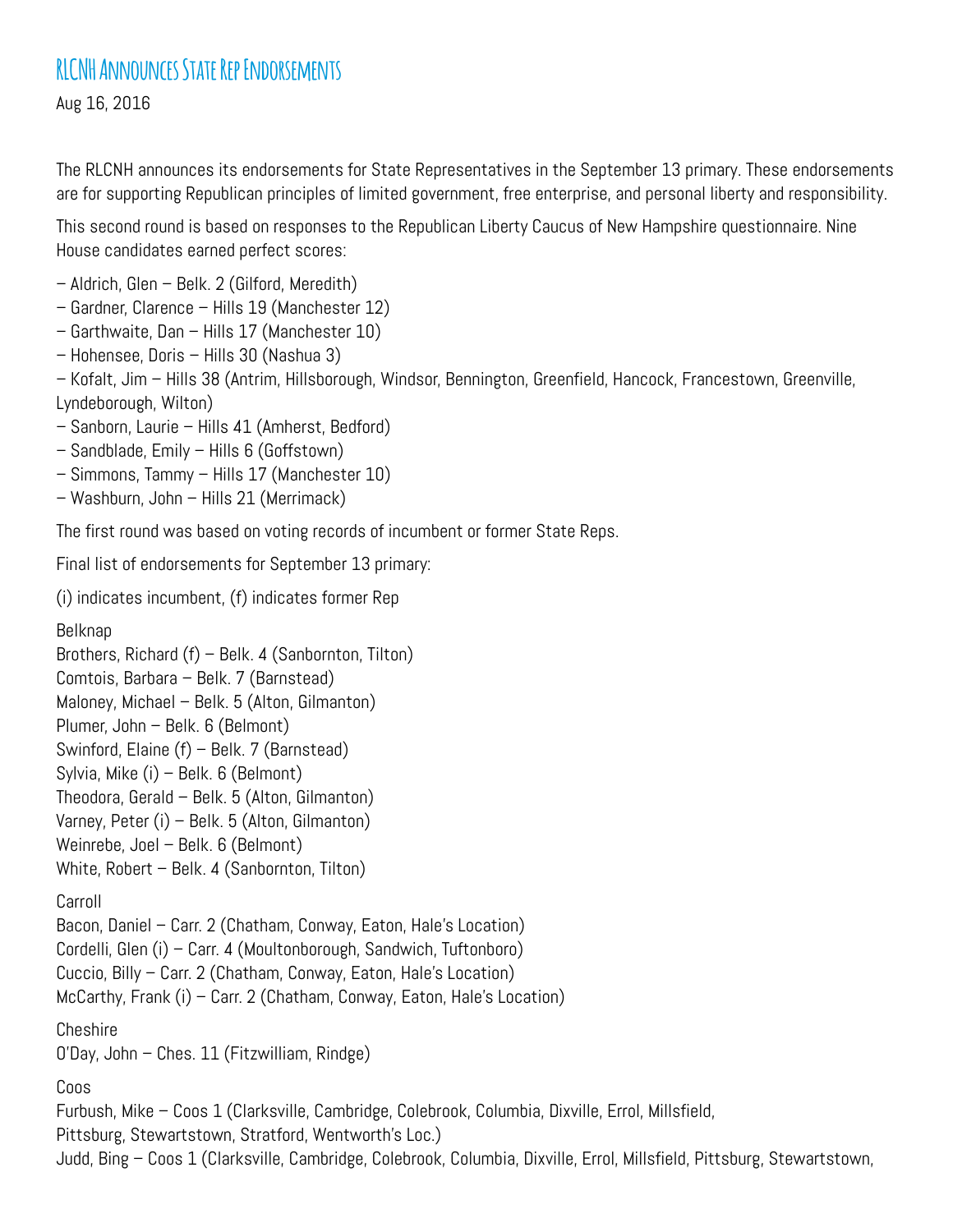Stratford, Wentworth's Loc.) Grafton Hull, Robert (i) – Graf. 9 (Alexandria, Ashland, Bridgewater, Bristol, Grafton) Hillsborough Aguiar, Jim – Hills 7 (Bedford) Christie, Rick (i) – Hills 6 (Goffstown) Dyer, Caleb – Hills 37 (Hudson, Pelham) Eastman, Eric (i) – Hills 28 (Nashua 1) Ferreira, Elizabeth (i) – Hills 28 (Nashua 1) Fromuth, Bart (i) – Hills 7 (Bedford) Garthwaite, Dan – Hills 17 (Manchester 10) Gould, Linda (i) – Hills 7 (Bedford) Greazzo, Phil (f) – Hills 7 (Bedford) Hansen, Peter (i) – Hills 22 (Amherst) Hellwig, Steve (f) – Hills 37 (Hudson, Pelham) Hopper, Gary (i) – Hills 2 (Deering, Weare) Howland, Curtis – Hills 45 (Manchester 10, Manchester 11, Manchester 12) Hynes, Dan – Hills 21 (Merrimack) Lambert, Rhonda – Hills 44 (Manchester 8, Manchester 9, Litchfield) Martel, Andy (i) – Hills 44 (Manchester 8, Manchester 9, Litchfield) McCray, David – Hills 21 (Merrimack) McLean, Mark (i) – Hills 15 (Manchester 8) Moore, Josh (i) – Hills 21 (Merrimack) Morris, Grant – Hills 45 (Manchester 10, Manchester 11, Manchester 12) Mottola, Joseph – Hills 8 (Manchester 1) Murphy, Keith (i) – Hills 7 (Bedford) Notter, Jeanine (i) – Hills 21 (Merrimack) Ober, Lynne (i) – Hills 37 (Hudson, Pelham) Ober, Russell (i) – Hills 37 (Hudson, Pelham) Prout, Andrew – Hills 37 (Hudson, Pelham) Renzullo, Andy (f) – Hills 37 (Hudson, Pelham) Rice, Kimberly (i) – Hills 37 (Hudson, Pelham) Sandblade, Emily (f) – Hills 6 (Goffstown) Sawin, Donnie – Hills 4 (Francestown, Greenville, Lyndeborough, Wilton) Schleien, Eric (i) – Hills 37 (Hudson, Pelham) Seidel, Carl (i) – Hills 28 (Nashua 1) Simmons, Tammy (i) – Hills 17 (Manchester 10) Ulery, Jordan (i) – Hills 37 (Hudson, Pelham) Warden, Mark (f) – Hills 8 (Manchester 1) Washburn, John - Hills 21 (Merrimack) Whitlock, Matt – Hills 2 (Deering, Weare) Zaricki, Nick (i) – Hills 6 (Goffstown)

Merrimack Brewster, Michael (i) – Merr. 21 (Epsom, Pittsfield) Hoell, J.R. (i) – Merr. 23 (Bow, Dunbarton)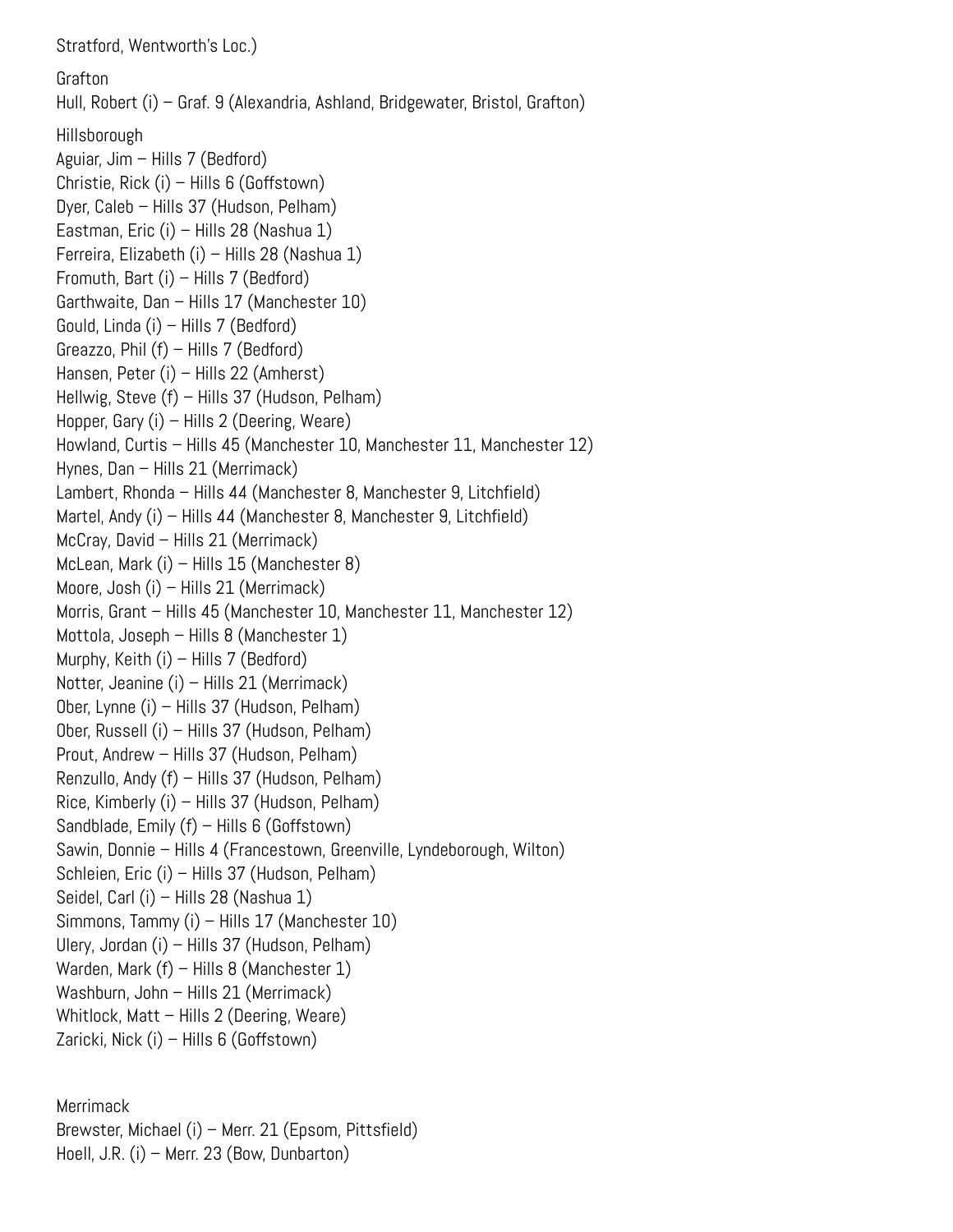Kuch, Bill (i) – Merr. 23 (Bow, Dunbarton) Marple, Dick (i) – Merr. 24 (Hooksett) Martin, John (i) – Merr. 23 (Bow, Dunbarton) Richardson, Jon (f) – Merr. 20 (Chichester, Pembroke) Seaworth, Brian (i) – Merr. 20 (Chichester, Pembroke) Tapp, Darren – Merr. 20 (Chichester, Pembroke) Rockingham Allen, Mary (i) – Rock. 15 (Newton) Andersen, Emily – Rock. 35 (Newton, East Kingston, Kensington, South Hampton) Baldasaro, Al (i) – Rock. 5 (Londonderry) Bick, Patrick (f) – Rock. 8 (Salem) Bove, Marty  $(f)$  – Rock. 5 (Londonderry) Cady, Harriet (f) – Rock. 32 (Northwood, Candia, Deerfield, Nottingham) Chirichiello, Brian (i) – Rock. 6 (Derry) Costable, Michael – Rock. 3 (Raymond) Dean-Bailey, Yvonne (i) – Rock. 32 (Northwood, Candia, Deerfield, Nottingham) DePhillips, Kari – Rock. 2 (Candia, Deerfield, Nottingham) Edwards, Jess – Rock. 4 (Auburn, Chester, Sandown) Fillio, Roger – Rock. 5 (Londonderry) Gordon, Richard (i) – Rock. 35 (Newton, East Kingston, Kensington, South Hampton) Harris, Jeff (i) – Rock. 9 (Epping) Honer, Franz – Rock. 5 (Londonderry) Janvrin, Jason – Rock. 20 (Hampton Falls, Seabrook) Kohlhofer, Andy – Rock. 33 (Fremont, Brentwood, Danville) Lekas, Dan – Rock. 5 (Londonderry) Lundgren, David (i) – Rock. 5 (Londonderry) Osborne, Jason (i) – Rock. 4 (Auburn, Chester, Sandown) Pawlik, Michael – Rock. 3 (Raymond) Polewarczyk, William – Rock. 4 (Auburn, Chester, Sandown) Potucek, John (i) – Rock. 6 (Derry) Prudhomme-O'Brien, Katherine (i) – Rock. 6 (Derry) Sapareto, Frank (f) – Rock. 6 (Derry) Spalding, Martha – Rock. 8 (Salem) Spillane, James (i) – Rock. 2 (Candia, Deerfield, Nottingham) Thomas, Doug (i) – Rock. 5 (Londonderry) True, Christopher (i) – Rock. 4 (Auburn, Chester, Sandown) Verville, Kevin – Rock. 2 (Candia, Deerfield, Nottingham) Vose, Michael (i) – Rock. 9 (Epping) Willis, Brenda – Rock. 6 (Derry) **Strafford** Harrington, Mike (f) – Straf 3 (New Durham, Strafford) Knowles, Robert (i) – Straf 12 (Rochester 5) White, Ted – Straf 3 (New Durham, Strafford) Wuelper, Kurt (i) – Straf 3 (New Durham, Strafford)

The Republican Liberty Caucus is a 527 voluntary grassroots membership organization dedicated to working within the Republican Party to advance the principles of individual rights, limited government, and free markets. Founded in